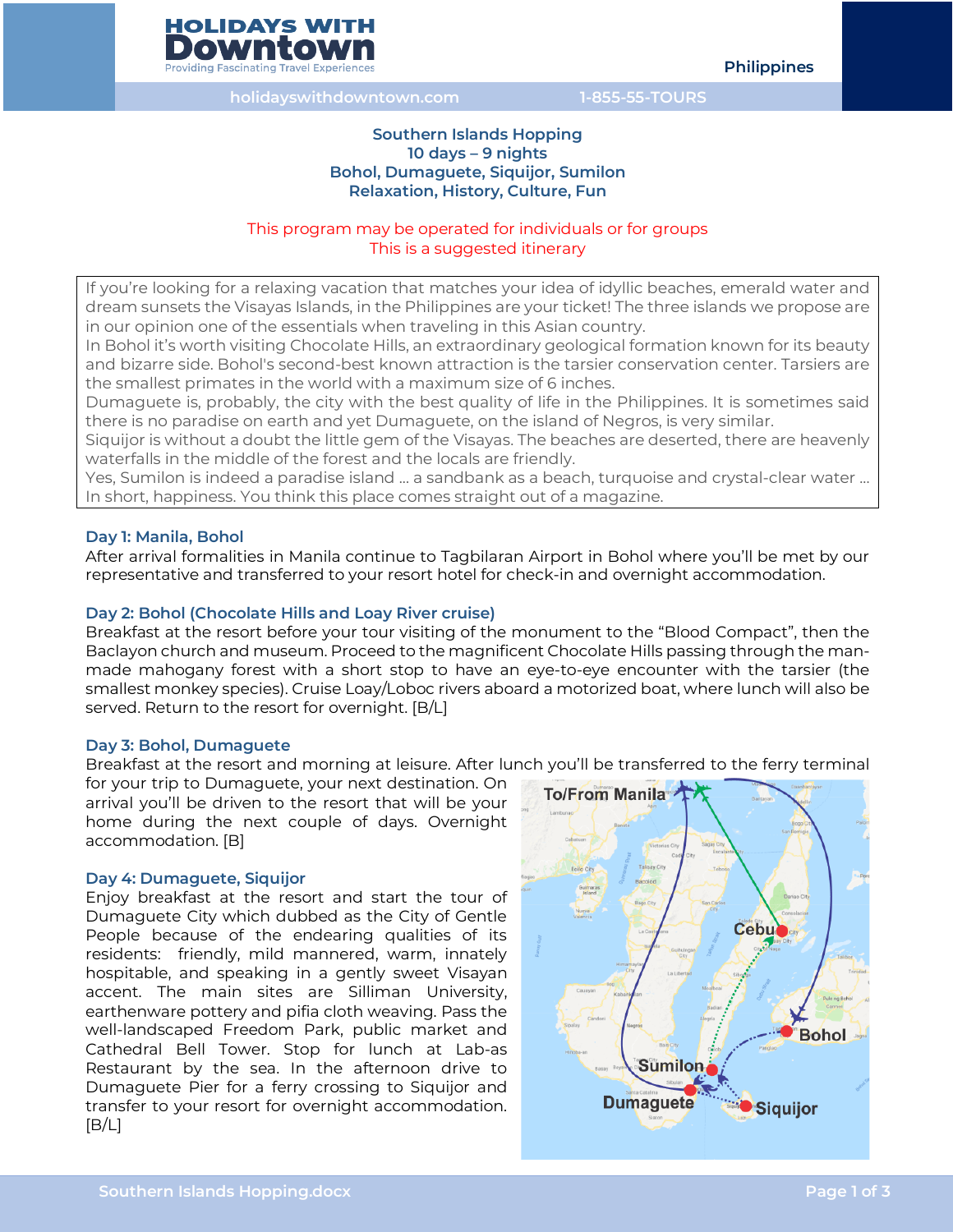

**Philippines**

**holidayswithdowntown.com 1-855-55-TOURS**

#### **Day 5: Siquijor**

Take a leisure breakfast at the resort and enjoy a free day in this mystical island to reconnect with simple and unspoiled life like the one on the island. Overnight accommodation. [B]

### **Day 6: Siquijor, Sumilon Island**

Breakfast in the resort and transfer by boat to Dumaguete. Upon arrival, a short drive to take the boat to Sumilon Island to settle at your resort located on the tranquil waters of the southeastern tip of mainland Cebu, and, still today, Cebu's best kept secret. A natural lagoon, caves, crystal clear waters, sandbar and mangroves are some of the interesting offers of the place. Dinner and overnight accommodation. [B/D]

### **Day 7: Sumilon (Whale shark interaction)**

Breakfast in the resort and on to the town of Oslob. From your boat swim and have a chance to a closer encounter with these huge, friendly and gentle fish. Return to your resort for dinner and overnight accommodation. [B/D]

### **Days 8 to 9: Sumilon**

Breakfast and dinner are included at the resort. Two days at leisure to enjoy your choice of island activities... kayaking, trekking, snorkeling or simply laze to take in the real nature. [B/D]

### **Day 10: Sumilon, Manila, USA**

Breakfast at the resort and checkout. At the appointed time transfer to the Dumaguete or Cebu City airport for a connecting flight to Manila where you'll board your flight back to the US. [B]

[B] = Breakfast | [B/L] = Breakfast and Lunch | [B/D] = breakfast and dinner

### **Your Tour includes:**

- Airport and piers transfers per itinerary
- 9 nights' accommodation:
- o Bohol 2 nights
- o Dumaguete 1 night
- o Siquijor 2 nights
- o Sumilon 4 nights
- Meals:
	- o Breakfast daily
	- o 2 lunches
	- o 3 dinners
- Tour of Bohol
	- o Chocolate Hills
	- o Loay River cruise
- Dumaguete City tour
	- o Silliman University
	- o Earthenware pottery
	- o Cathedral Bell Tower
- Siquijor resort Activities
- o Excursion to Oslob
- Whale and shark Interaction
- Sumilon stay
- o Resort activities
- Ferry tickets Bohol/Dumaguete/Siquijor/ Sumilon/Dumaguete
- English speaking guide during the tours
- All local taxes

### **Tour does not include:**

- International or Domestic airfares
- Any taxes and surcharges relating to airfares
- Travel insurance
- Wi-Fi at hotels
- All alcoholic and non-alcoholic drinks
- Other meals not mentioned in the itinerary
- Extras and gratuities
- Early check-in, late check-out (Most hotels begin check-in around 2:00pm)
- Expenses of personal nature
- Porterage at airport and hotels
- Optional tours and activities
- Any service not specifically listed under "included"